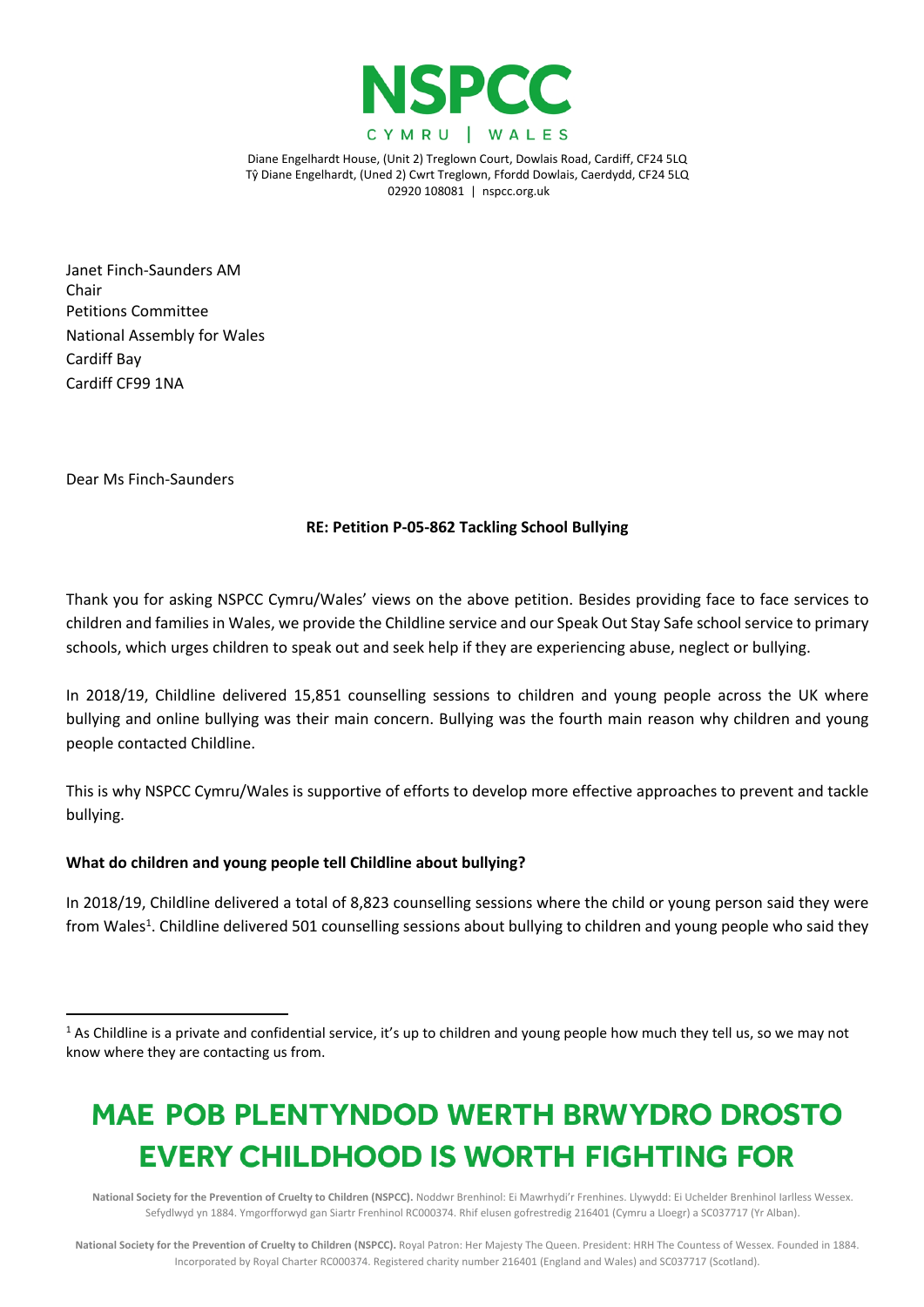

were from Wales in 2018/19, with over 60% of those sessions being delivered to girls. Bullying was the biggest worry that young people aged between 12 and 15 who said they were from Wales contacted us about.

Emotional bullying wasthe top concern discussed, followed by physical bullying, for both girls and boys. Young people told us about friends spreading rumours about them, being blackmailed, being called names, receiving threats and being bullied physically and online.

## **The effect of bullying on children and young people**

Bullying is a safeguarding issue and has a serious negative impact on young people's well-being. Those who contact Childline talk about feeling hurt, isolated and some even say they feel suicidal:

"I am not in school today as I am pretending to be ill. I have been bullied every day since I started school and have been having thoughts about ending my own life. I am called fat and ugly and have been told that nobody would care *if I died. I feel really sad and want it to stop.* " Gender Unknown, 15

## **Strengthening a preventative approach to bullying in Wales**

The NSPCC feels that strengthening a preventative approach to bullying in Wales needs to be strongly aligned with other elements of the improving well-being in schools agenda. The revision of the Welsh Government's Respecting Others guidance presents a key opportunity to review and strengthen arrangements to tackle bullying in schools and the support provided to young people who are bullied.

We fully support the Children's Commissioner for Wales' recommendations to enable a robust response to bullying across Wales and effect change:

- **A duty to record bullying in schools as an essential part of an effective anti-bullying approach:** we are concerned that the new draft Welsh Government Respecting Others guidance continues with the current system of optional recording for bullying incidents. This does not allow schools to put in place effective strategies for preventing and tackling bullying. This system does also not send a message to young people who are being bullied that their experience is being taken seriously. This needs to change: young people have a right to feel safe in school.
- **New anti-bullying guidance should be linked to other evaluation and accountability mechanisms:** it is important that the effectiveness of schools' anti-bullying policies is properly evaluated and monitored, so that there is an incentive to keep learning about what works and to implement the Welsh Government's anti-

# MAE POB PLENTYNDOD WERTH BRWYDRO DROSTO **EVERY CHILDHOOD IS WORTH FIGHTING FOR**

National Society for the Prevention of Cruelty to Children (NSPCC). Noddwr Brenhinol: Ei Mawrhydi'r Frenhines. Llywydd: Ei Uchelder Brenhinol Iarlless Wessex. Sefydlwyd yn 1884. Ymgorfforwyd gan Siartr Frenhinol RC000374. Rhif elusen gofrestredig 216401 (Cymru a Lloegr) a SC037717 (Yr Alban).

National Society for the Prevention of Cruelty to Children (NSPCC). Royal Patron: Her Majesty The Queen. President: HRH The Countess of Wessex. Founded in 1884. Incorporated by Royal Charter RC000374. Registered charity number 216401 (England and Wales) and SC037717 (Scotland).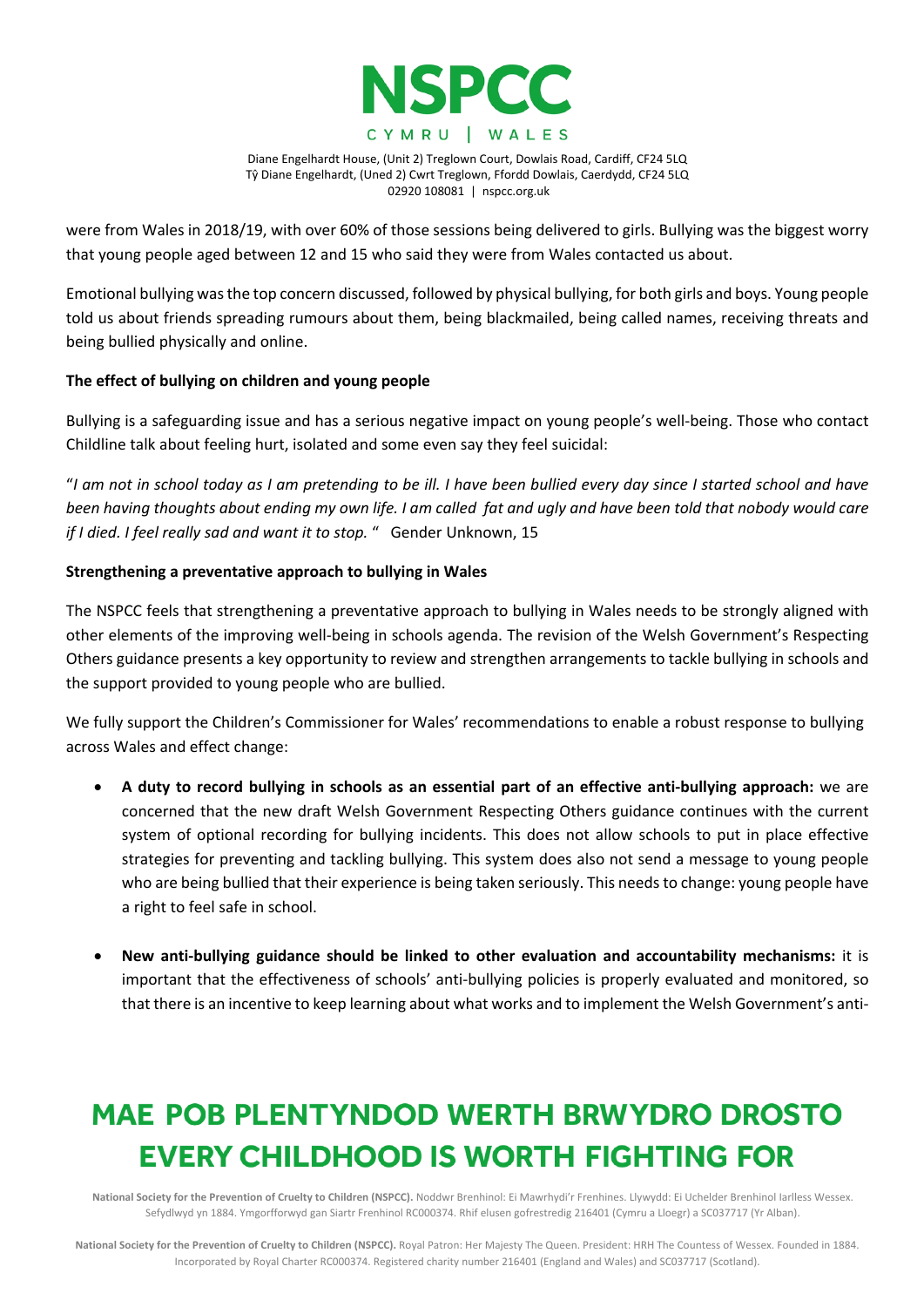

bullying guidance. We agree with the Children's Commissioner for Wales that this could be monitored at national level through inspection.

 **New anti-bullying guidance should be integrated with other whole-school approaches to well-being:** the revised Respecting Others guidance should clearly link across to the current approach to developing a whole school approach to well-being. NSPCC Cymru/Wales believes that Relationships and Sexuality Education (RSE), and learning about keeping safe, healthy bodies and healthy relationships is a core entitlement all children should receive and preventing bullying should be a clear part of this. We believe RSE and antibullying messages are best delivered as part of a whole school approach where they are embedded across the curriculum and in wider school policies, ethos, behaviours and communications.

### **Supporting children and young people**

Children and young people who experience bullying should feel listened to and supported. It is important that the revised Welsh Government Respecting Others and subsequent schools' anti-bullying approaches clearly signpost young people to places where they can receive support, such as Childline.

There is a wealth of information for young people to access if they are being bullied on the Childline website itself and also some message boards where young people can share their experiences and support each other. <sup>2</sup>

Bullying consistently features among the main concerns children and young people contact Childline about. Childline helps empower young people to speak out about bullying and to seek support on their terms, at their own pace:

"I just wanted to thank the two Childline counsellors I have spoken to recently. You both have made a huge impact on my life and have helped me gain confidence. I hope you keep helping people who are being bullied like you did with me. Tomorrow I am going to tell my mum due to you so again I say thank you so much." Girl, 12, Cardiff Childline base.

NSPCC Cymru/Wales has also recently developed safeguarding resources (a bilingual poster and animation) with support from Welsh Government, which helps professionals implement interpersonal skills when a child discloses to them that they are being abused. The resources are available on the NSPCC Learning platform at [www.nspcc.org.uk/listen](http://www.nspcc.org.uk/listen) and the skills are applicable to situations where a young person is reporting bullying.

NSPCC Cymru/Wales is grateful for the opportunity to comment on this petition. If you have any queries, please do not hesitate to contact NSPCC Cymru/Wales' Policy and Public Affairs Team on [publicaffairs.cymru@nspcc.org.uk](mailto:publicaffairs.cymru@nspcc.org.uk)

# MAE POB PLENTYNDOD WERTH BRWYDRO DROSTO **EVERY CHILDHOOD IS WORTH FIGHTING FOR**

National Society for the Prevention of Cruelty to Children (NSPCC). Noddwr Brenhinol: Ei Mawrhydi'r Frenhines. Llywydd: Ei Uchelder Brenhinol Iarlless Wessex. Sefydlwyd yn 1884. Ymgorfforwyd gan Siartr Frenhinol RC000374. Rhif elusen gofrestredig 216401 (Cymru a Lloegr) a SC037717 (Yr Alban).

<sup>2</sup> <https://www.childline.org.uk/info-advice/bullying-abuse-safety/types-bullying/>